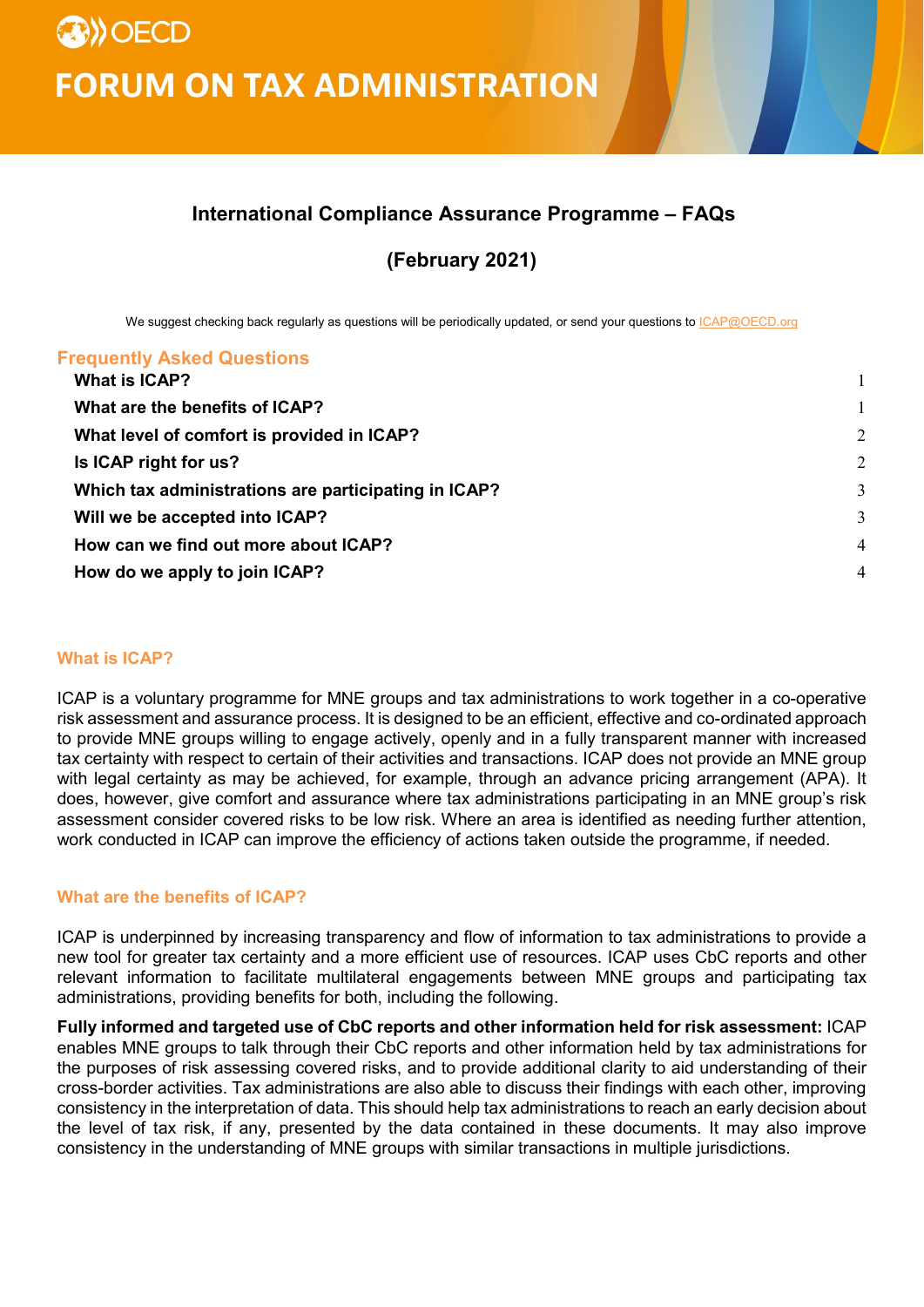**An efficient use of resources:** Tax administrations discuss the information provided by an MNE group for its ICAP risk assessment, share their findings with each other and co-ordinate any follow-up questions. An MNE group can thus engage with several tax administrations simultaneously, either through multilateral engagements or via the lead tax administration, rather than needing to deal with multiple separate enquiries.

**A faster, clearer route to multilateral tax certainty:** ICAP is a managed process with clear and ambitious timeframes, which are agreed upfront, for MNE groups and tax administrations to reach a mutual understanding of the level of tax risk present. Working multilaterally, tax administrations gain a comprehensive picture of an MNE's cross-border activities and can be assured either that the tax position is satisfactory or that any tax risk has been identified. In the spirit of co-operative compliance, this is communicated clearly to the MNE group at an early stage. The process also provides an MNE group with an opportunity to use insights from ICAP more broadly in managing its affairs across its global operations.

**Co-operative relationships between MNE groups and tax administrations:** ICAP includes a commitment by MNE groups and tax administrations to work together through the ICAP risk assessment and assurance process in a transparent, open and co-operative manner. As a result of participation in the programme, a relationship of mutual trust based on reciprocal openness and good faith may be generated..

**Fewer disputes entering into MAP:** Mechanisms for a more co-operative and collaborative risk assessment and assurance of MNE groups should improve how tax administrations understand the perception and treatment of transactions by other tax administrations. They also provide an opportunity for tax administrations to discuss transactions at the risk assessment stage, before differing views are adopted and become entrenched. This can improve consistency between tax administrations in the interpretation and treatment of transactions, reducing the number of instances where a case results in dispute and MAP.

## <span id="page-1-0"></span>**What level of comfort is provided in ICAP?**

At the end of an ICAP risk assessment, an MNE group will receive outcome letters issued by each covered tax administration, containing the results of the tax administration's risk assessment and assurance of the covered risks for the covered periods. The design, content and wording of an outcome letter is determined separately by each covered tax administration, depending upon domestic practices and processes, but will typically address the following:

- risk ratings, where these are assigned by a tax administration as part of its usual domestic processes, or otherwise a description of key findings from the ICAP risk assessment
- any agreement reached as part of an issue resolution process, if included in the ICAP risk assessment
- confirmation of the covered risks that are considered to be low risk, with a statement that it is not anticipated that compliance resources will be dedicated to a further review of these risks for a defined period (generally the covered period/s, plus the following two tax filing periods, provided there are no material changes)
- appropriate caveats or limitations, including any requirements to notify the relevant covered tax administration as soon as possible of any material changes that impact the covered risks (or, if required by a covered tax administration, to provide an annual confirmation that no such changes are expected or have taken place and/or updated information concerning covered transactions).

#### <span id="page-1-1"></span>**Is ICAP right for us?**

ICAP is one of the tools available to tax administrations to provide greater tax certainty to MNE groups. When considering ICAP as an option, an MNE group may consider different factors to determine whether it is the most suitable.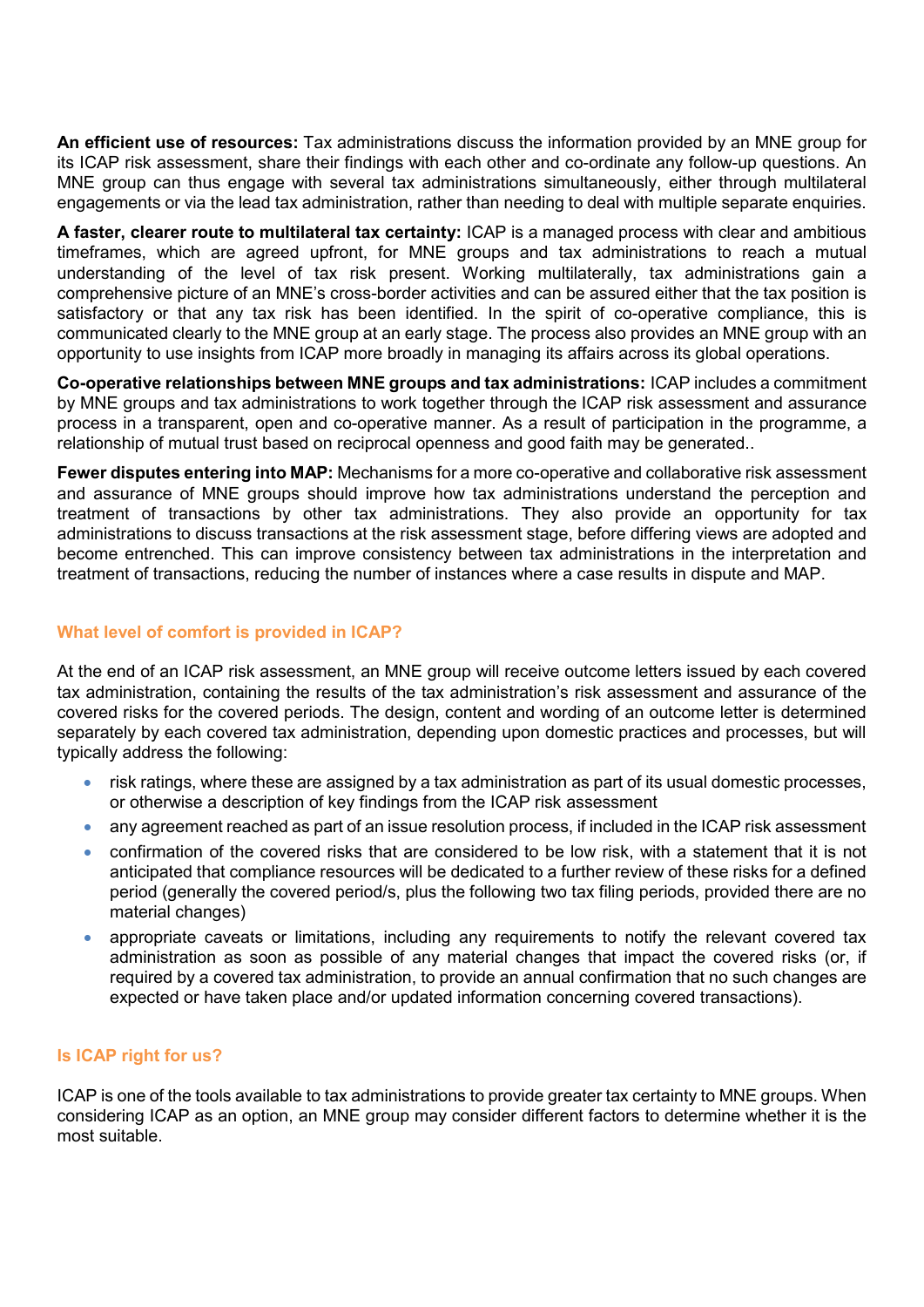**The level of certainty required:** ICAP is a risk assessment tool to provide comfort that a covered tax administration does not anticipate that compliance resources will be dedicated to a further review of covered risks for a defined period.

**The scope of certainty required:** Under ICAP, an MNE group may obtain comfort that multiple covered tax administrations do not anticipate dedicating compliance resources to a further review of the covered risks. This is wider than the scope of most Advance Pricing Arrangements (APAs) and Mutual Agreement Procedure (MAP) cases, and many audits, which may provide certainty with respect to specific transactions or categories of transactions, with particular jurisdictions.

**The level of documentation required:** The level of documentation required for an ICAP risk assessment is less than that typically needed in order to agree an APA or in the course of a tax audit or MAP with respect to covered transactions. Under ICAP an MNE group is able to provide a single documentation package for use by all covered tax administrations, whereas it may be required to prepare different documents in each jurisdiction under domestic programmes.

**The amount of time taken:** ICAP includes a clear timeframe and typically a risk assessment will be completed and outcome letters issued within 24-28 weeks from delivery of the main risk assessment documentation. Reflecting differences in terms of the level of documentation typically required and the level of certainty provided, this timeframe is shorter than may be required to agree an APA, or for completion of a tax audit or MAP case.

**The extent to which early certainty is required:** An ICAP risk assessment focuses on an MNE group's recent completed fiscal period/s for which information, including the MNE group's CbC report, is available. This will often be undertaken sooner after the end of the covered period than would be possible for a tax audit, and will certainly be sooner than would be possible under dispute resolution mechanisms such as MAP.

#### <span id="page-2-0"></span>**Which tax administrations are participating in ICAP?**

A list of tax administrations participating in ICAP will be posted on the OECD website and updated as further tax administrations join the programme.

#### <span id="page-2-1"></span>**Will we be accepted into ICAP?**

An MNE group's suitability for ICAP is considered on a case-by-case basis. Factors that an MNE group should take into account in considering whether it is suitable for an ICAP risk assessment include:

- whether the MNE group's Ultimate Parent Entity (UPE) is resident in the jurisdiction of an FTA member tax administration participating in the programme
- the footprint of the MNE group and the volume and materiality of the MNE group's covered transactions in jurisdictions of FTA member tax administrations participating in the programme
- whether the MNE group [i](#page-3-2)s subject to a CbC reporting filing requirement in its UPE jurisdiction<sup>i</sup> and whether CbC reports are available for the relevant fiscal years commencing on or after 1 January 2016
- where the MNE group has previously participated in ICAP, the value of a further ICAP risk assessment by the same covered tax administrations, by different covered tax administrations or a combination of the two
- whether the MNE group has a group tax strategy which is clearly documented and owned by senior management at board level, and internal structures to set and manage its tax policies
- whether the MNE group has an effective tax control framework (or equivalent) over the covered risks at a global level